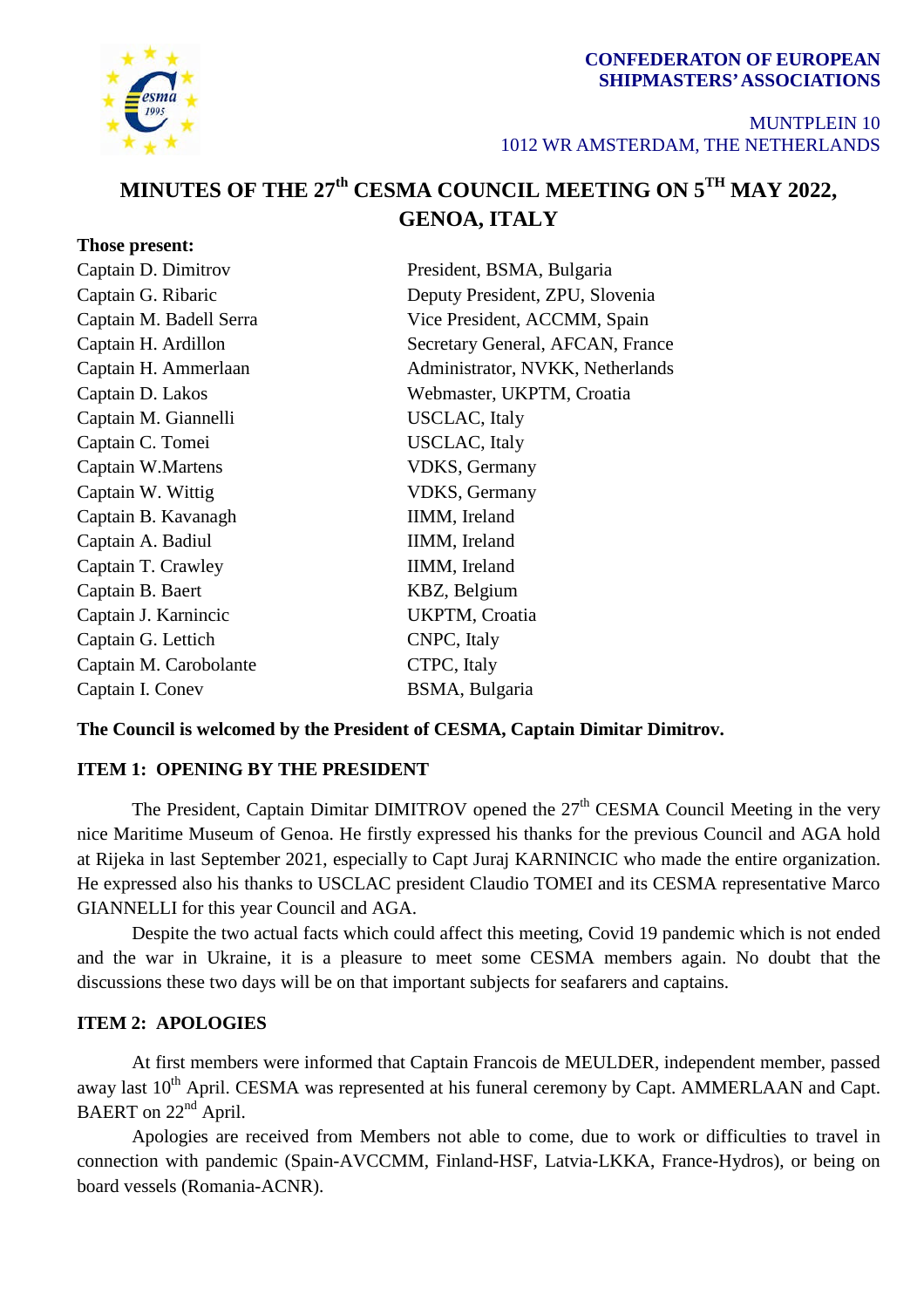#### **ITEM 3: PRESENTATION OF COUNCIL MEMBERS**

As usual, each council member presents himself and mentions the shipmasters' association and which country he represents.

## **ITEM 4: ADOPTION OF THE AGENDA**

The agenda was adopted with a modification. Item 12, presentation of the new CESMA website was moved to item5.

#### **ITEM 12: CESMA NEW WEBSITE.**

Capt. ARDILLON and Capt LAKOS related the history of the change of host company. First it was necessary to require the property of the name (cesma-europe.org) from the previous webmaster. That was done, and paid of course. Then it became possible to change host company to a new one situated in Croatia, country of Capt. LAKOS, the webmaster. Then Capt. LAKOS opened the site directly, and explained how the website is running, for the public and the member area.

In the same time, it was distributed to each member the user name and password for their association in order to be able to enter in the member area.

It should be noted that the site is also valid on portable phone with access to internet.

Then there was a discussion about the documents which would be available to public or to members only.

As an example, documents for Council and AGA would be divided to public (minutes and resolutions) and to member area (agendas, lists, finance, others which should not be accessible to the public).

Following a question from Capt. BAERT (KBZ, Belgium), it is confirmed that it would be possible to renew the password of the member area, after asking webmaster.

Future improvement: addresses emails par function which will enable to remove the private e-mails addresses from the website, and also to have continuity in addresses when another member would be elected in the board.

## **ITEM 5: ADOPTION OF THE MINUTES OF THE 26TH COUNCIL MEETING, RIJEKA ON 16TH SEPTEMBER, 2021.**

Captain DIMITROV, CESMA President informed the floor that the minutes of  $26<sup>th</sup>$  Council Meeting had been agreed after the event and published in CESMA News September 2021. It was sent also by Secretary General a week before actual Council. No remark had been reported and the minutes had been adopted unanimously.

#### **ITEM 6: ORGANIZATION AND RUNNING OF CESMA BOARD**

As 3 of the 4 Board members were elected last year, capt. ARDILLON asked members their opinion on how to renew Board members. First solution is to renew Board members one by one, which means a vote each year and the administrative procedure with Netherland Chamber of Commerce to be done each year too. Second solution is to renew Board members at the normal end of their 3 years time, which means less contact and administrative work with Netherland Chamber of Commerce. Solution 2 is approved in majority by the members. Concerning the bank administrative procedure, it is reminded that actually Secretary General and Administrator are registered to the bank, which means that when Secretary General will be renewed, the Administrator cannot be changed the same year, in order to keep bank access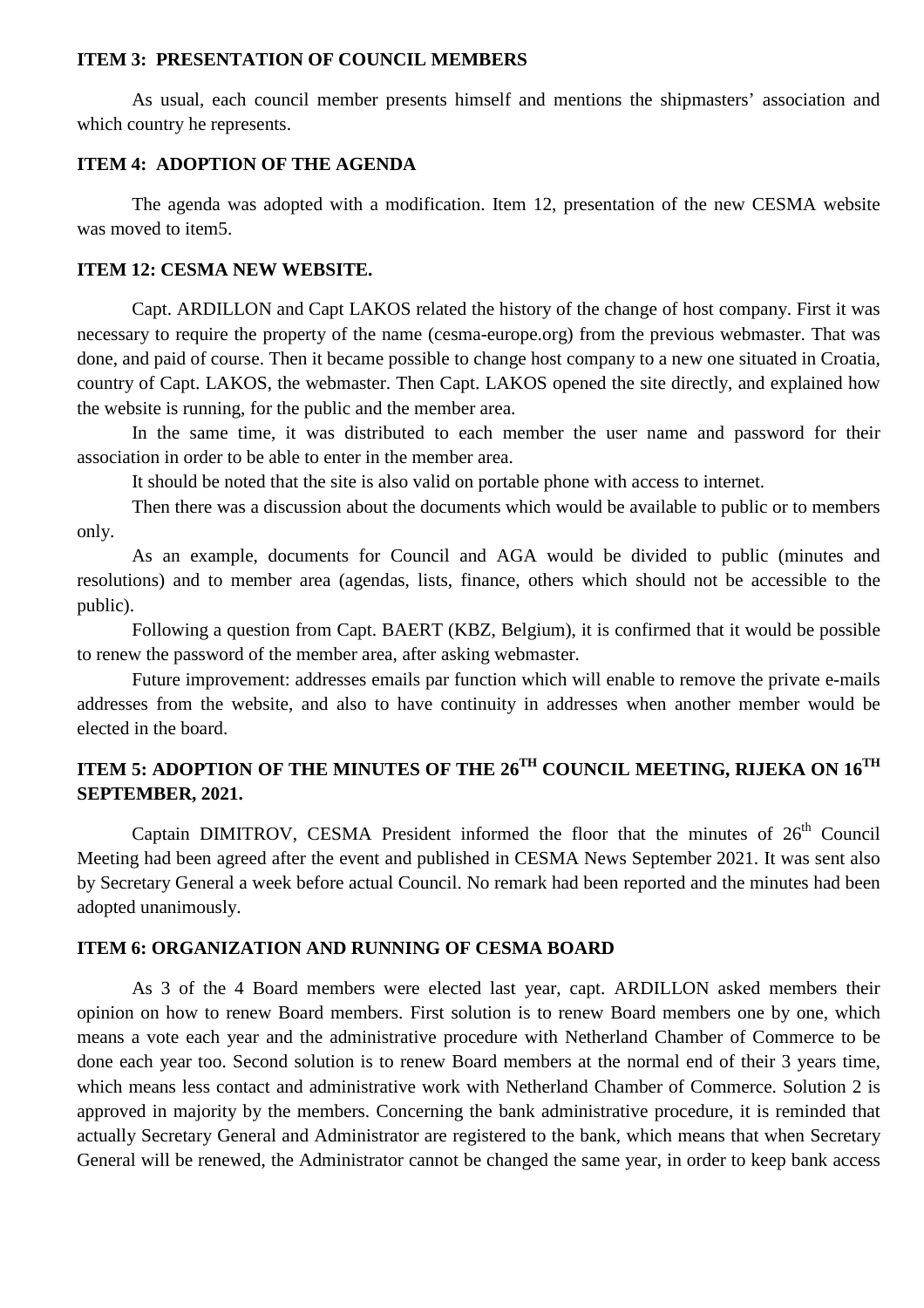all the time. Of course in case there is a change for the Administrator, the Secretary General cannot be renewed at the same Council.

#### **ITEM 7: RENDERING OF THE 2021 FINANCIAL PAPERS.**

The financial papers were presented by Secretary General. Two associations (LCC, Lithuania and UKPCG, Montenegro) did not pay their subscriptions for 2021. There is communication with them. As per 2020, and also due to the pandemic which avoided during months the possibility of travelling, the 2021 budget ended with a positive balance.

For 2022, the budget is kept at the same level than previous year, in the hope that travelling conditions will be upgraded. Out of the travel expenses for the Council and AGA, it is already scheduled to participate to the congress organised by AVCCMM mid May on the  $500<sup>th</sup>$  Year of the Magellan's expedition where Vice President and Secretary General will go.

To conclude the financial papers had been adopted as proposed.

#### **ITEM 8: SECRETARY GENERAL'S REPORT**

Captain ARDILLON presented the Secretary General's Report which gives the activities of CESMA in the year 2021. With the notable exception of our September Council and AGA at Rijeka, the almost full part of meetings was held on internet which is good for the finances, but less for the contacts we could have face to face with authorities and shipping deciders.

As per the Logbook for 2021, there were a lot of conferences with discussions on change of technologies, digitalization, cyber security, air pollution and new fuels, but also and this is something quite new, but probably due to the virus, on the wellbeing of seafarers. Also it can be noted the physical meeting in Saint Nazaire, France whose subject was the medico-psychological problems for seafarers.

When it is impossible to meet physically the people, the other possibility to join them is to send a letter. This is what we did in 2021 with the European Commission by sending letters on different subjects (with copy to the European Parliamentarians) such as the vaccination for seafarers, the piracy in Gulf of Guinea (and thanks to NVKK, The Netherlands who were at the origin of the letter), the repatriation of dead seafarers (after being informed by ACNR, Romania) and the omicron variant.

During the internet webinars we participate, one of the important questions was "how to attract youth to become seafarer".

There are no remarks on the report and as such it was adopted by the Council.

#### **ITEM 9: STATUTES AND BY-LAWS**

There were no proposals of modifications.

#### **ITEM 10: MEMBERSHIP**

Capt. LAKOS is in contact with a Polish Association of Shipmasters to which Capt. ARDILLON sent the CESMA statutes as required by one of their member. Same should be discussed during their last GA, but it was unfortunately not done as per information received few days ago. Contact is to be done again by Secretary General.

### **ITEM 11: COOPERATION WITH OTHER ORGANISATIONS.**

Capt. DIMITROV, President, informed on his participation to EMPA meeting days ago. Unfortunately, the EMPA President who was invited to come to our AGA was not allowed to travel due to health.